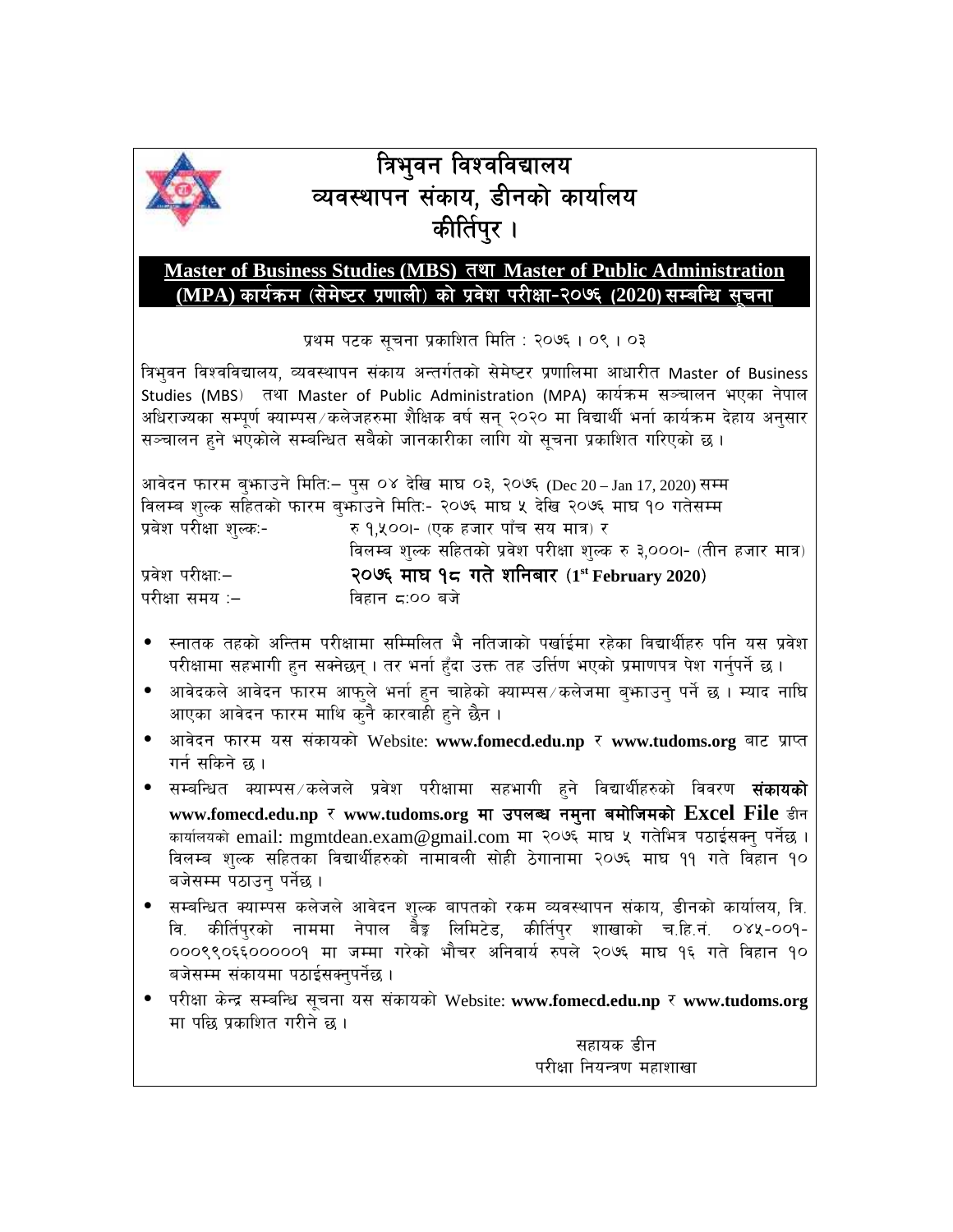|                            | <b>FACULTY OF MANAGEMENT</b><br><b>OFFICE OF THE DEAN</b><br>CENTRAL MANAGEMENT ADMISSION TEST (CMAT)<br>FOR MBS / MPA (SEMESTER) PROGRAMME   |                           |                                                       |              | <b>PP Size Photo</b><br>to be pasted with gum |  |
|----------------------------|-----------------------------------------------------------------------------------------------------------------------------------------------|---------------------------|-------------------------------------------------------|--------------|-----------------------------------------------|--|
| Campus Code:               | <b>TEST REQUEST FORM 2020 (2076)</b>                                                                                                          |                           |                                                       |              |                                               |  |
|                            |                                                                                                                                               |                           |                                                       |              |                                               |  |
|                            |                                                                                                                                               |                           |                                                       |              |                                               |  |
|                            |                                                                                                                                               |                           |                                                       |              |                                               |  |
|                            |                                                                                                                                               |                           |                                                       |              |                                               |  |
| <b>Local Address</b>       |                                                                                                                                               |                           |                                                       |              |                                               |  |
|                            |                                                                                                                                               |                           |                                                       |              |                                               |  |
|                            | Specify the CATEGORY in which you are applying for:                                                                                           |                           |                                                       |              |                                               |  |
| Open:                      | Female:<br>Janajati:                                                                                                                          | Dalit:                    | Differently able:                                     |              | Madhesi:                                      |  |
| Backward or Remote Area: [ | Muslim:<br>Tharu:                                                                                                                             |                           | Others:                                               |              |                                               |  |
| <b>EDUCATION RECORD:</b>   |                                                                                                                                               |                           |                                                       |              |                                               |  |
| Degree                     | <b>Board or University</b>                                                                                                                    | Passed Year               | Roll No                                               | Division     | Percentage                                    |  |
| S. L. C.                   |                                                                                                                                               |                           |                                                       |              |                                               |  |
| 10+2 or Equivalent         |                                                                                                                                               |                           |                                                       |              |                                               |  |
|                            |                                                                                                                                               |                           |                                                       |              |                                               |  |
| Bachelor                   |                                                                                                                                               |                           |                                                       |              |                                               |  |
|                            |                                                                                                                                               |                           | Date: $\dots\dots\dots\dots\dots\dots\dots\dots\dots$ |              |                                               |  |
|                            | <b>TRIBHUVAN UNIVERSITY</b><br><b>FACULTY OF MANAGEMENT</b><br>CENTRAL MANAGEMENT ADMISSION TEST (CMAT)<br>FOR MBS / MPA (SEMESTER) PROGRAMME | <b>OFFICE OF THE DEAN</b> |                                                       | Form Sr. No: | <b>PP Size Photo</b><br>to be pasted with gum |  |
| Campus Code:               | <b>ADMISSION TICKET 2020 (2076)</b>                                                                                                           |                           |                                                       |              |                                               |  |
|                            |                                                                                                                                               |                           |                                                       |              |                                               |  |
|                            |                                                                                                                                               |                           |                                                       |              |                                               |  |
|                            | Specify the CATEGORY in which you are applying for:                                                                                           |                           |                                                       |              |                                               |  |
| Open:                      | Female:<br>Janajati:                                                                                                                          | Dalit:                    | Differently able:                                     |              | Madheshi:                                     |  |
|                            | Tharu:                                                                                                                                        |                           | Others:                                               |              |                                               |  |
| Backward or Remote Area:   | Muslim:                                                                                                                                       |                           |                                                       |              |                                               |  |
|                            |                                                                                                                                               |                           |                                                       |              |                                               |  |